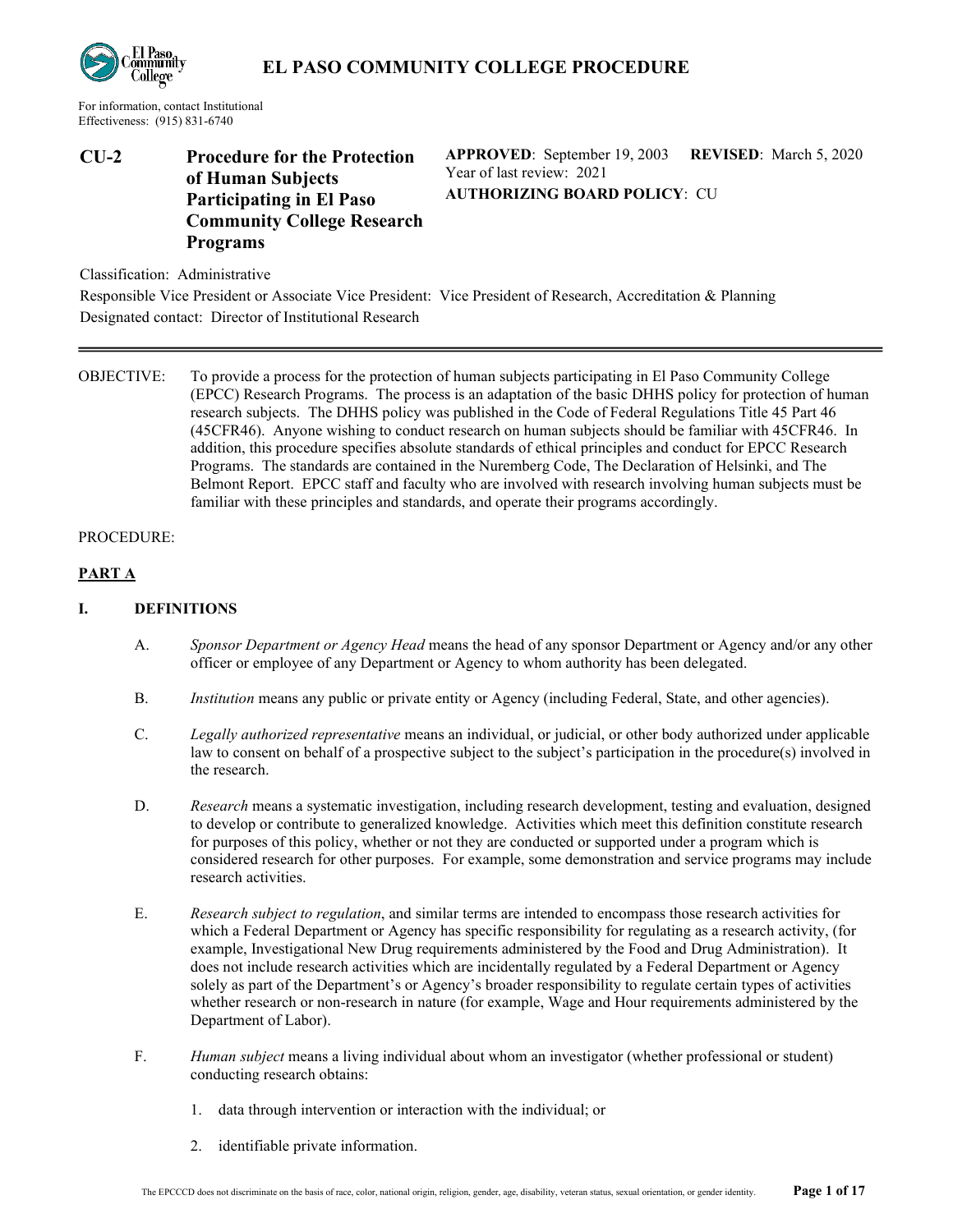*Intervention* includes both physical procedures by which data are gathered (for example, venipuncture) and manipulations of the subject or the subject's environment that are performed for research purposes. *Interaction* includes communication or interpersonal contact between investigator and subject. *Private information* includes information about behavior that occurs in a context in which an individual can reasonably expect that no observation or recording is taking place, and information which has been provided for specific purposes by an individual and which the individual can reasonably expect will not be made public (for example, a medical record). Private information must be individually identifiable (i.e., the identity of the subject is or may readily be ascertained by the investigator or associated with the information) in order for obtaining the information to constitute research involving human subjects.

- G. *IRB* means an Institutional Review Board established in accord with and for the purposes expressed in this procedure.
- H. *IRB approval* means the determination of the IRB that the research has been reviewed and may be conducted at EPCC within the constraints set forth by the IRB and by other institutional and Federal requirements.
- I*. Minimal risk* means that the probability and magnitude of harm or discomfort anticipated in the research are not greater in and of themselves than those ordinarily encountered in daily life or during the performance of routine physical or psychological examinations or tests.
- J. *Certification* means the official notification by EPCC to the supporting Department or Agency, in accordance with the requirements of this procedure, that a research project or activity involving human subjects has been reviewed and approved by our IRB in accordance with an approved assurance.

# **II. TO WHAT DOES THIS PROCEDURE APPLY?**

A. This procedure applies to all research involving human subjects including all surveys, focus groups and formal interviews.

Research that is supported by a Sponsor Department or Agency, whether or not it is regulated as defined in 45CFR46, must be reviewed and approved by an Institutional Review Board (IRB) that operates in accordance with the pertinent requirements of 45CFR46.

- B. Unless otherwise required by Sponsor Department or Agency Heads, research activities in which the only involvement of human subjects will be in one or more of the following categories are exempt from this procedure but must be reviewed by the Institutional Review Board to establish the exemption:
	- 1. Research conducted in established or commonly accepted educational settings, involving normal educational practices, such as (i) research on regular and special education instructional strategies, or (ii) research on the effectiveness of or the comparison among instructional techniques, curricula, or classroom management methods.
	- 2. Research involving the use of educational tests (cognitive, diagnostic, aptitude, achievement), survey procedures, interview procedures or observation of public behavior, unless: (i) information obtained is recorded in such a manner that human subjects can be identified, directly or through identifiers linked to the subjects, and (ii) any disclosure of the human subject's responses outside the research could reasonably place the subjects at risk of criminal or civil liability or be damaging to the subjects' financial standing, employability, or reputation.
	- 3. Research involving the use of educational tests (cognitive, diagnostic, aptitude, achievement), survey procedures, interview procedures, or observation of public behavior that is not exempt under paragraph B2 of this section, if: (i) the human subjects are elected or appointed public officials or candidates for public office, or (ii) Federal Statute(s) require(s) without exception that the confidentiality of the personally identifiable information will be maintained throughout the research and thereafter.
	- 4. Research involving the collection or study of existing data, documents, records, pathological specimens, if these sources are publicly available or if the information is recorded by the investigator in such a manner that subjects cannot be identified, directly or through identifiers linked to the subjects.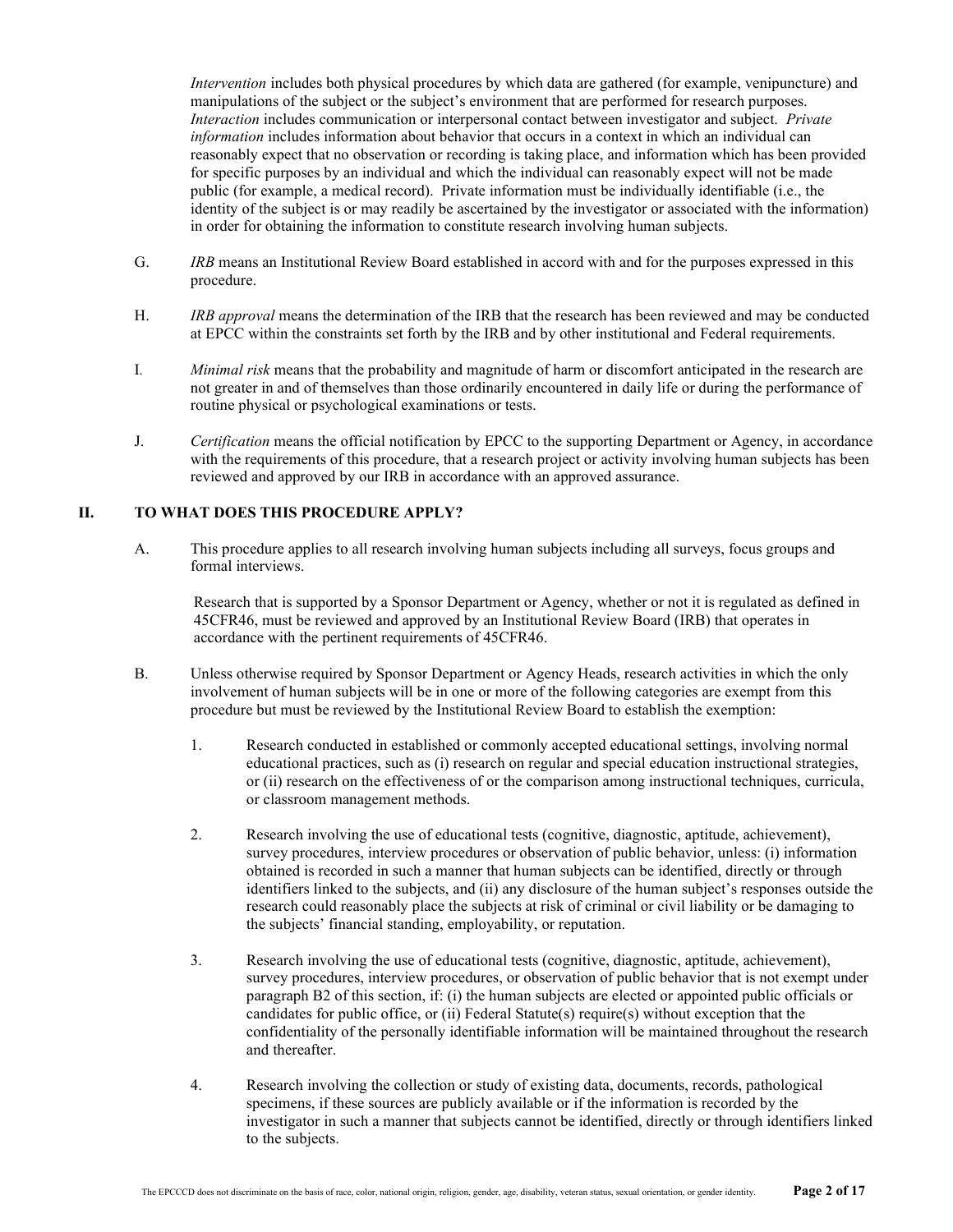- 5. Research and demonstration projects which are subject to the approval of Sponsor Department or Agency Heads, and which are designed to study, evaluate, or otherwise examine: (i) public benefit or service programs, (ii) procedures for obtaining benefits or services under those programs, (iii) possible changes in or alternatives to those programs or procedures, or (iv) possible changes in methods or levels of payment for benefits or services under those programs.
- 6. Taste and food quality evaluation and consumer acceptance studies: (i) if wholesome foods without additives are consumed, or (ii) if a food is consumed that contains a food ingredient at or below the level and for a use found to be safe, or agricultural chemical or environmental contaminant at or below the level found to be safe, by the Food and Drug Administration or approved by the Environmental Protection Agency or the Food Safety and Inspection Service of the U.S. Department of Agriculture.
- C. The EPCC Institutional Review Board in conjunction with any Sponsor Department or Agency Head retains final judgment as to whether a particular activity is covered by this procedure.
- D. Sponsor Department or Agency heads may require that specific research activities or classes of research activities supported, otherwise subject to regulation by the Sponsor Department or Agency but not otherwise covered by 45CFR46, comply with some or all of the requirements of this procedure.
- E. Compliance with this procedure requires compliance with pertinent Federal laws or regulations which provide additional protections for human subjects.
- F. This procedure does not affect any State or local laws or regulations which may otherwise be applicable and which provide additional protections to human subjects.
- G. This procedure does not affect any foreign laws or regulations which may otherwise be applicable and which provide additional protections to human subjects or research.

# **III. GENERAL PROCEDURES AND PRINCIPLES**

- A. El Paso Community College Research programs will be governed by ethical principles that protect the human subjects participating in these programs. The ethical principles and conduct stated in the Nuremberg Code, The Declaration of Helsinki, and the Belmont Report will be absolute standards of program design and operation.
- B. The Vice President for Research, Accreditation, & Planning in coordination with the Director of Institutional Research, has established the IRB to fulfill the duties required to protect human subjects. Provisions for meeting space and support staff are to be made to ensure the IRB's effective performance of their duties.
- C. The Director of Institutional Research maintains a list of IRB members identified by name; earned degrees; representative capacity; indications of experience such as board certifications, licenses, etc., sufficient to describe each member's chief anticipated contributions to IRB deliberations; and any employment or other relationship between each member and the institution; for example: full-time employee, part-time employee, member of governing panel or board, paid or unpaid consultant.
- D. The Director of Institutional Research
	- 1. reviews all applications to conduct research on humans and forwards them to the Chair of the IRB. The applicant(s) must complete the **El Paso Community College Application for Permission to use Human Subjects in Research** (attached**).**
	- 2. Determines which projects require review more often than annually and which projects need verification from sources other than the investigators that no material changes have occurred since a previous IRB review; and
	- 3. Ensures prompt reporting to the IRB of proposed changes in a research activity, and for ensuring that such changes in approved research, during the period for which IRB approval has already been given, may not be initiated without IRB review and approval except when necessary to eliminate apparent immediate hazards to the subject.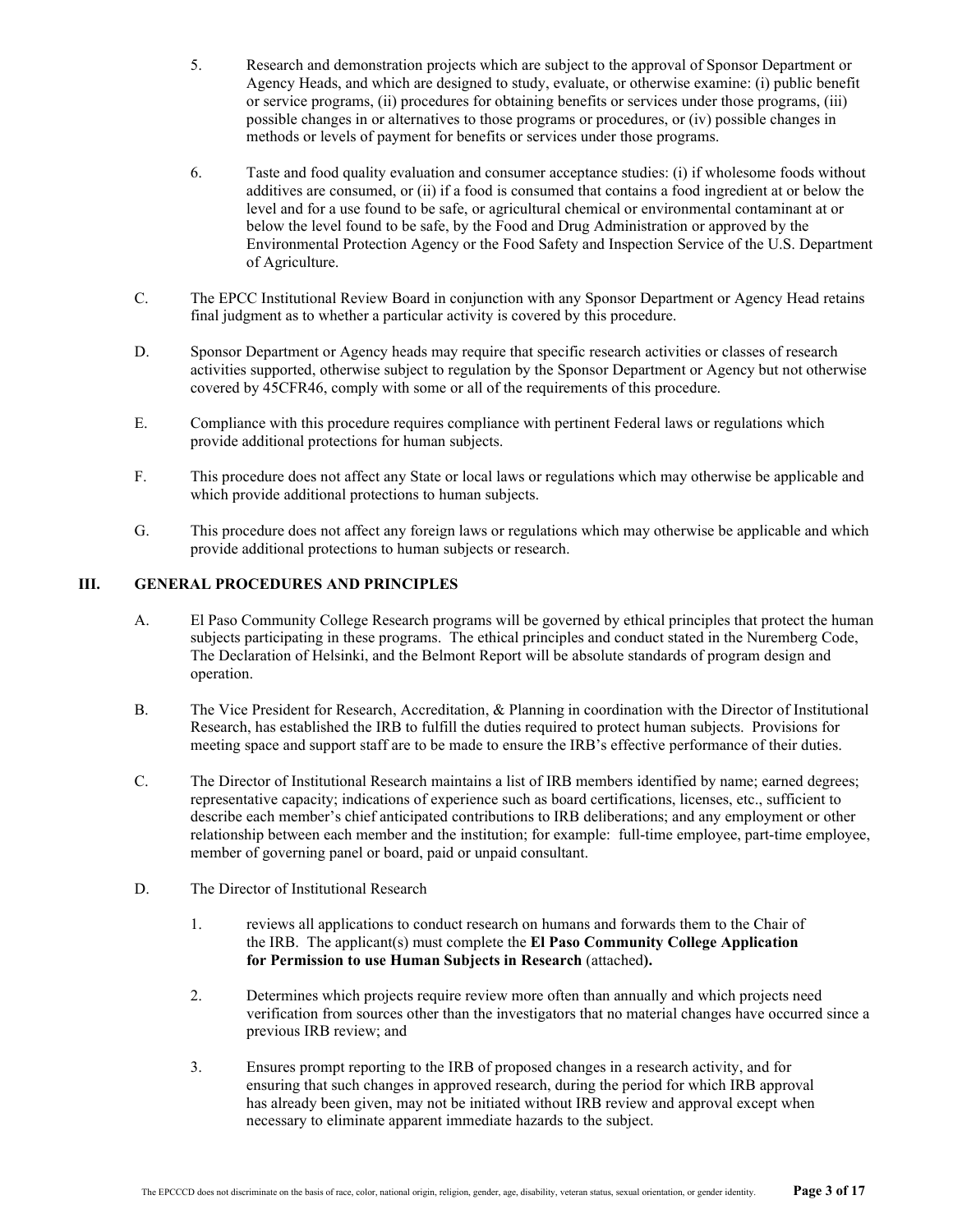E. The Director of Institutional Research ensures prompt reporting to the IRB, appropriate institutional officials, and the Department or Agency Head of (i) any unanticipated problems involving risks to subjects or others or any serious or continuing noncompliance with this policy or the requirements or determinations of the IRB; and (ii) any suspension or termination of IRB approval.

# **IV. IRB MEMBERSHIP**

A. Each IRB shall have at least five members with varying backgrounds to promote complete and adequate review of research activities commonly conducted by the institution. The IRB shall be sufficiently qualified through the experience and expertise of its members, and the diversity of the members, including consideration of race, gender, and cultural backgrounds and sensitivity to such issues as community attitudes, to promote respect for its advice and counsel in safeguarding the rights and welfare of human subjects. In addition to possessing the professional competence necessary to review specific research activities, the IRB shall be able to ascertain the acceptability of proposed research in terms of institutional commitments and regulations, applicable law, and standards of professional conduct and practice. The IRB shall therefore include persons knowledgeable in these areas.

If an IRB regularly reviews research that involves a vulnerable category of subjects, such as children, prisoners, pregnant women, or handicapped or mentally disabled persons, consideration shall be given to the inclusion of one or more individuals who are knowledgeable about and experienced in working with these subjects.

- B. Every nondiscriminatory effort will be made to ensure that no IRB consists entirely of men or entirely of women, including the institution's consideration of qualified persons of both sexes, so long as no selection is made to the IRB on the basis of gender. No IRB may consist entirely of members of one profession.
- C. Each IRB shall include at least one member whose primary concerns are in scientific areas and at least one member whose primary concerns are in nonscientific areas.
- D. Each IRB shall include at least one member who is not otherwise affiliated with the institution and who is not part of the immediate family of a person who is affiliated with the institution.
- E. No IRB may have a member participate in the IRB's initial or continuing review of any project in which the member has conflicting interest, except to provide information requested by the IRB.
- F. An IRB may, at its discretion, invite individuals with competence in special areas to assist in the review of issues which require expertise beyond or in addition to that available on the IRB. These individuals may not vote with the IRB.

# **V. IRB FUNCTIONS AND OPERATIONS**

In order to fulfill the requirements of this procedure, each IRB shall:

- A. follow written procedures in the same detail as described in this Section IIID and to the extent required by this Section IIIE; and
- B. except when an expedited review procedure is used (see Section VII), review proposed research at convened meetings at which a majority of the members of the IRB are present, including at least one member whose primary concerns are in nonscientific areas. In order for the research to be approved, it shall receive the approval of a majority of those members present at the meeting.

#### **VI**. **IRB REVIEW OF RESEARCH**

- A. IRB shall review and have authority to approve, require modifications in (to secure approval), or disapprove all research activities covered by this policy.
- B. The IRB shall require that information given to subjects as part of informed consent is in accordance with Section VIII. The IRB may require that information, in addition to that specifically mentioned in this Section VIII, be given to the subjects when in the IRB's judgment the information would meaningfully add to the protection of the rights and welfare of subjects.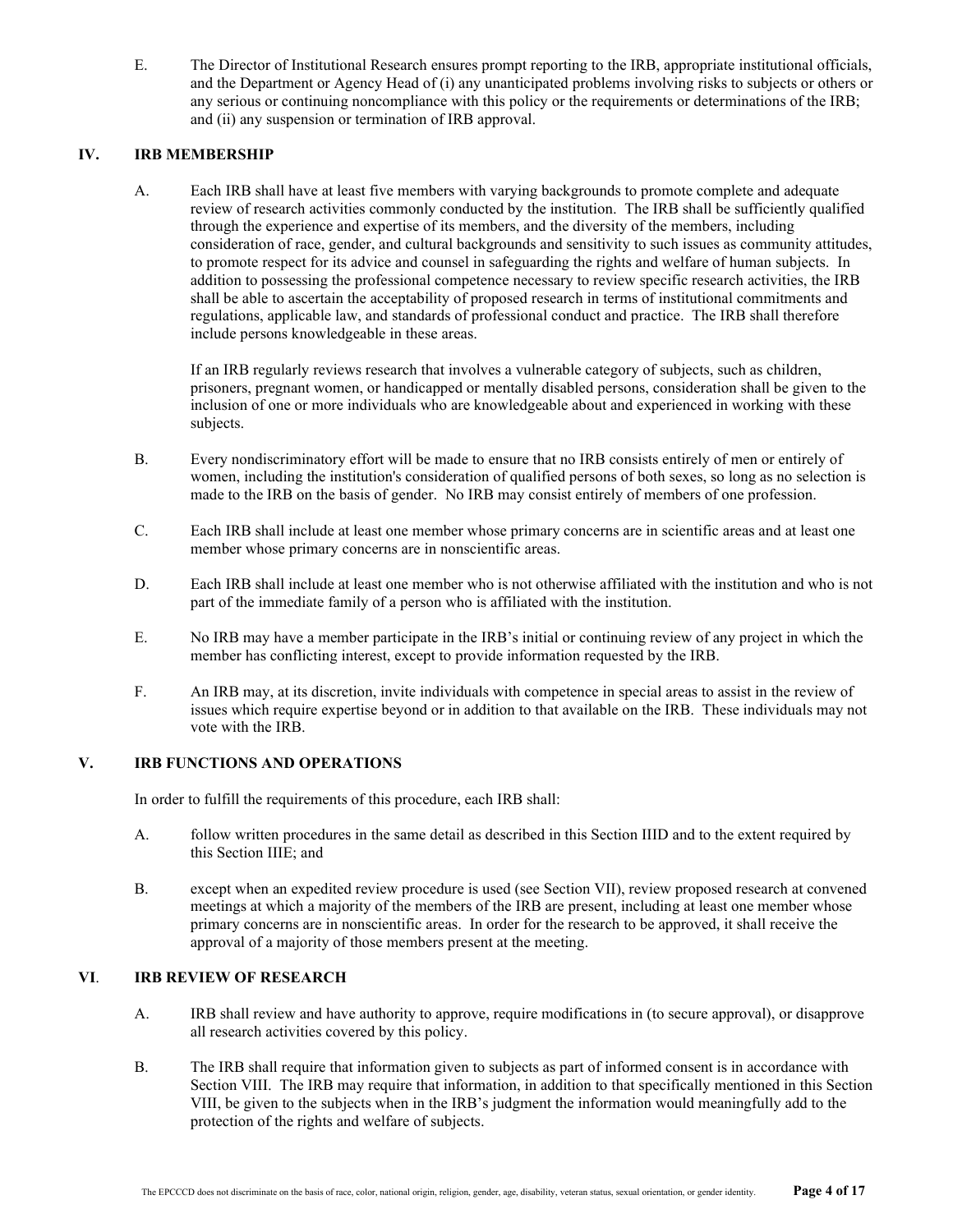- C. The IRB shall require documentation of informed consent or may waive documentation in accordance with this Section XIV.
- D. The IRB shall notify investigators and the institution in writing of its decision to approve or disapprove the proposed research activity, or to modifications required to secure IRB approval of the research activity. If the IRB decides to disapprove a research activity, it shall include in its written notification a statement of the reasons for its decision and give the investigator an opportunity to respond in person or in writing.
- E. The IRB shall conduct continuing review of research covered by this policy at intervals appropriate to the degree of risk, but not less than once per year, and shall have authority to observe or have a third party observe the consent process and the research.

#### **VII. EXPEDITED REVIEW PROCEDURES FOR CERTAIN KINDS OF RESEARCH INVOLVING NO MORE THAN MINIMAL RISK, AND FOR MINOR CHANGES IN APPROVED RESEARCH**

- A. The Secretary, HHS, has established as a Notice in the Federal Register, a list of categories of research that may be reviewed by the IRB through an expedited review procedure. The list will be amended, as appropriate, after consultation with other departments and agencies, through periodic republication by the Secretary, HHS, in the Federal Register. A copy of the list is available from the Office for Protection from Research Risks, National Institutes of Health, DHHS, Bethesda, Maryland 20892. For information relevant to other sponsoring departments or agencies communicate with their research protocol office.
- B. An IRB may use the expedited review procedure to review either or both of the following:
	- 1. some or all of the research appearing on the list and found by the reviewer(s) to involve no more than minimal risk; and/or
	- 2. minor changes in previously approved research during the period (of one year or less) for which approval is authorized.

Under an expedited review procedure, the review may be carried out by the IRB chairperson or by one or more experienced reviewers designated by the chairperson from among members of the IRB. In reviewing the research, the reviewers may exercise all of the authorities of the IRB except that the reviewers may not disapprove the research. A research activity may be disapproved only after review in accordance with nonexpedited procedure set forth in this Section VB.

- C. If the IRB uses an expedited review procedure it will adopt a method of keeping all members advised of research proposals which have been approved under the procedure.
- D. The Sponsor Department or Agency head may restrict, suspend, terminate, or choose not to authorize an institution's or IRB's use of the expedited review procedure.

# **VIII. CRITERIA FOR IRB APPROVAL OF RESEARCH**

- A. In order to approve research covered by this procedure the IRB shall determine that all of the following requirements are satisfied:
	- 1. risks to subjects are minimized: (i) by using procedures which are consistent with sound research design and which do not unnecessarily expose subjects to risk, and (ii) whenever appropriate, by using procedures already being performed on the subjects for diagnostic or treatment purposes;
	- 2. risks to subjects are reasonable in relation to: (i) anticipated benefits, if any, to subjects, and (ii) the importance of the knowledge that may reasonably be expected to result. In evaluating risks and benefits, the IRB should consider only those risks and benefits that may result from the research (as distinguished from risks and benefits of therapies subjects would receive even if not participating in the research). The IRB should not consider possible long-range effects of applying knowledge gained in the research (for example, the possible effects of the research on public policy) as among those research risks that fall within the purview of its responsibility;
	- 3. selection of subjects is equitable. In making this assessment the IRB should take into account the purposes of the research and the setting in which the research will be conducted and should be particularly cognizant of the special problems of research involving vulnerable populations, such as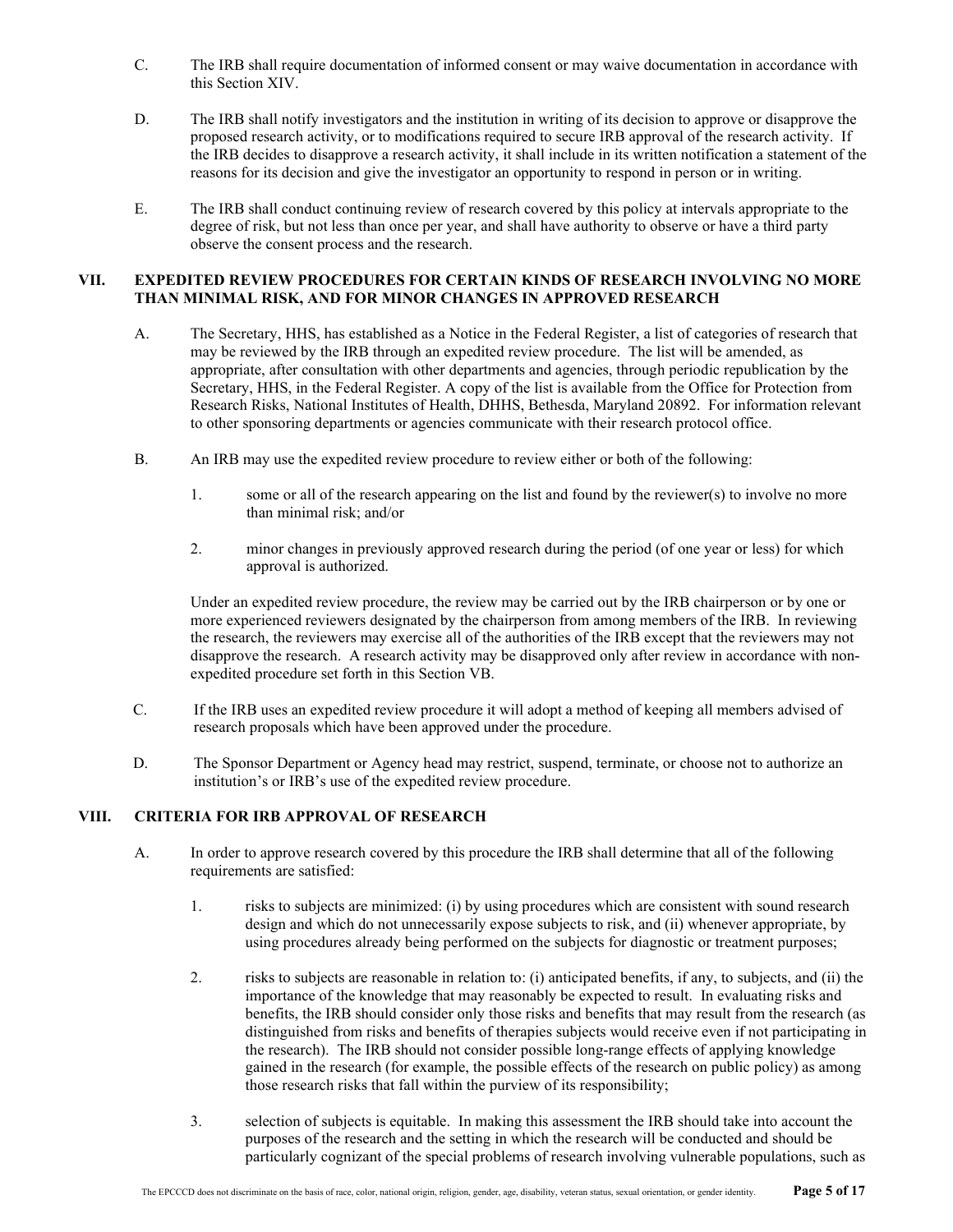children, prisoners, pregnant women, mentally disabled persons, or economically or educationally disadvantaged persons;

- 4. informed consent will be sought from each prospective subject or the subject's legally authorized representative, in accordance with, and to the extent required by this Section XIII;
- 5. informed consent will be appropriately documented, in accordance with, and to the extent required by this Section XIV;
- 6. when appropriate, the research plan makes adequate provision for monitoring the data collected to ensure the safety of subject; and
- 7. when appropriate, there are adequate provisions to protect the privacy of subjects and to maintain the confidentiality of data.
- B. When some or all of the subjects are likely to be vulnerable to coercion or undue influence, such as children, prisoners, pregnant women, mentally disabled persons, or economically or educationally disadvantaged persons, additional safeguards have been included in the study to protect the rights and welfare of these subjects.

# **IX. REVIEW BY INSTITUTION**

Research covered by this procedure that has been approved by an IRB will be subject to further appropriate review and approval or disapproval by the Vice President for Research, Accreditation, & Planning. However, the Vice President may not approve the research if it has not been approved by an IRB.

#### **X. SUSPENSION OR TERMINATION OF IRB APPROVAL OF RESEARCH**

The IRB shall have authority to suspend or terminate approval of research that is not being conducted in accordance with the IRB's requirements or that has been associated with unexpected serious harm to subjects. Any suspension or termination or approval shall include a statement of the reasons for the IRB's action and shall be reported promptly to the investigator, the Vice President for Research, Accreditation, & Planning and the Department or Agency Head.

#### **XI. COOPERATIVE RESEARCH**

Cooperative research projects are those projects covered by this procedure which involve more than one institution. In the conduct of cooperative research projects, each institution is responsible for safeguarding the rights and welfare of human subjects and for complying with this procedure. With the approval of the Sponsor Department or Agency Head, an institution participating in a cooperative project may enter into a joint review arrangement, rely upon the review of another qualified IRB, or make similar arrangements for avoiding duplication of effort.

#### **XII. IRB RECORDS**

- A. When appropriate, the IRB will prepare and maintain adequate documentation of IRB activities, including the following:
	- 1. copies of all research proposals reviewed, scientific evaluations, if any, that accompany the proposals, approved sample consent documents, progress reports submitted by investigators, and reports injuries to subjects;
	- 2. minutes of IRB meetings which shall be in sufficient detail to show attendance at the meetings; actions taken by the IRB; the vote on these actions including the number of members voting for, against, and abstaining; the basis for requiring changes in or disapproving research; and a written summary of the discussion of controversial issues and their resolution;
	- 3. records of continuing review activities;
	- 4. copies of all correspondence between the IRB and the investigators;
	- 5. a list of IRB members in the same detail as described in Section IIIC;
	- 6. written procedures for the IRB in the same detail as described in this Section IIID and IIIE; and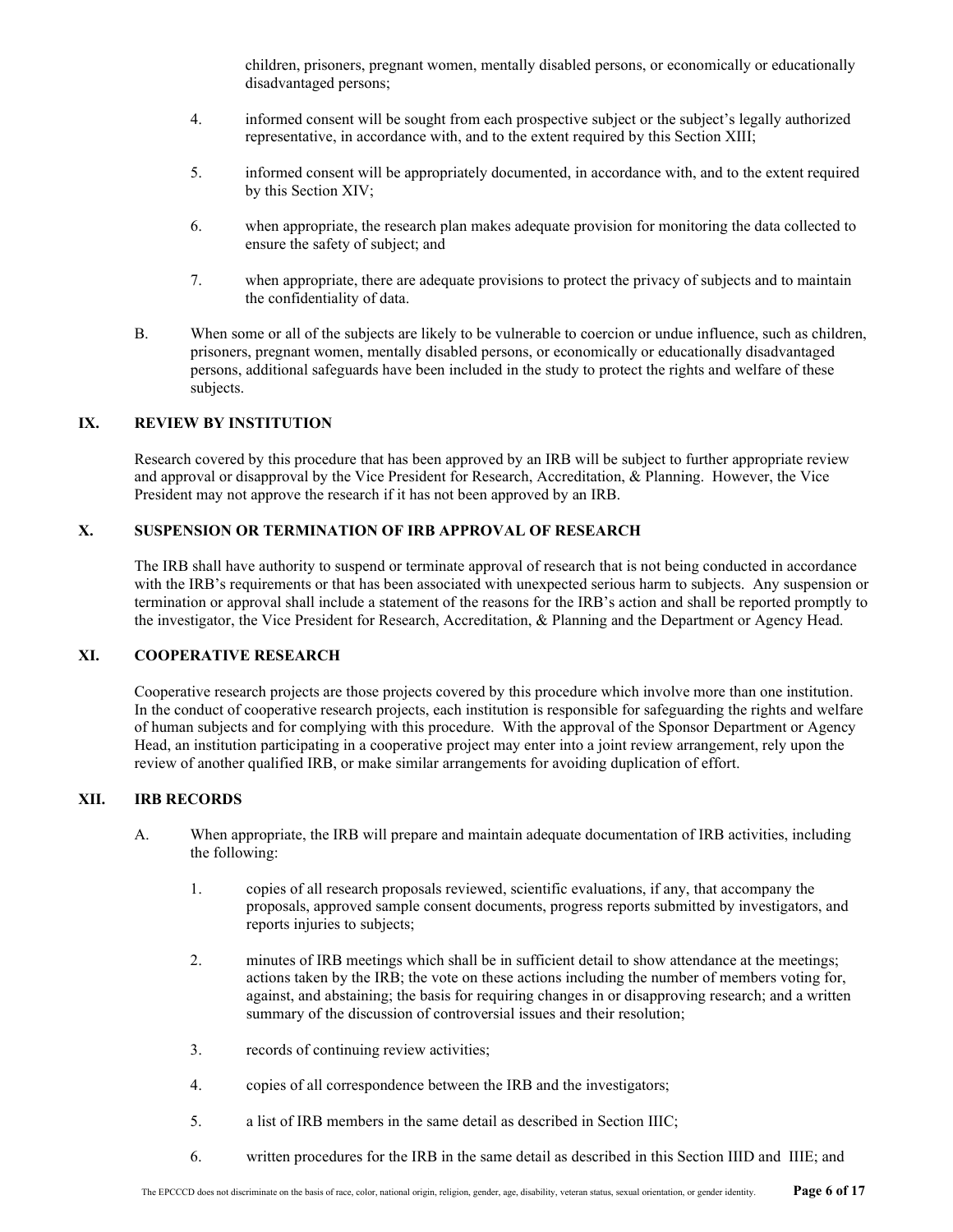- 7. statements of significant new findings provided to subjects, as required by this Section XIIIB5;
- B. The IRB records will be retained for at least 3 years, and records relating to research which is conducted shall be retained for at least 3 years after completion of the research. All records shall be accessible for inspection and copying by authorized representatives of the Sponsoring Department or Agency at reasonable times and in a reasonable manner.

#### **XIII. GENERAL REQUIREMENTS FOR INFORMED CONSENT**

Except as provided elsewhere in this procedure, no investigator may involve a human being as a subject in research covered by this procedure unless the investigator has obtained the legally effective informed consent of the subject or the subject's legally authorized representative. An investigator shall seek such consent only under circumstances that provide the prospective subject or the representative sufficient opportunity to consider whether or not to participate and that minimize the possibility of coercion or undue influence. The information that is given to the subject or the representative shall be in language understandable to the subject or the representative. No informed consent, whether oral or written, may include any exculpatory language through which the subject or the representative is made to waive or appear to waive any of the subject's legal rights, or releases or appears to release the investigator, the sponsor, the institution or its agents from liability for negligence.

- A. Basic elements of informed consent. Except as provided in paragraph C or D of this section, in seeking informed consent the following information shall be provided to each subject:
	- 1. a statement that the study involves research, an explanation of the purposes of the research and the expected duration of the subject's participation, a description of the procedures to be followed, and identification of any procedures which are experimental;
	- 2. a description of any reasonably foreseeable risks or discomforts to the subject;
	- 3. a description of any benefits to the subject or to others which may reasonably be expected from the research;
	- 4. a disclosure of appropriate alternative procedures or courses of treatment, if any, that might be advantageous to the subject;
	- 5. a statement describing the extent, if any, to which confidentiality of records identifying the subject will be maintained;
	- 6. for research involving more than minimal risk, an explanation as to whether any compensation and an explanation as to whether any medical treatments are available if injury occurs and, if so, what they consist of, or where further information may be obtained;
	- 7. an explanation of whom to contact for answers to pertinent questions about the research and research subject's rights, and whom to contact in the event of a research-related injury to the subject; and
	- 8. a statement that participation is voluntary, refusal to participate will involve no penalty or loss of benefits to which the subject is otherwise entitled and the subject may discontinue participation at any time without penalty or loss of benefits to which the subject is otherwise entitled.
- B. Additional elements of informed consent. When appropriate, one or more of the following elements of information shall also be provided to each subject:
	- 1. statement that the particular treatment or procedure may involve risks to the subject (or to the embryo or fetus, if the subject is or may become pregnant) which are currently unforeseeable;
	- 2. anticipated circumstances under which the subject's participation may be terminated by the investigator without regard to the subject's consent;
	- 3. any additional costs to the subject that may result from participation in the research;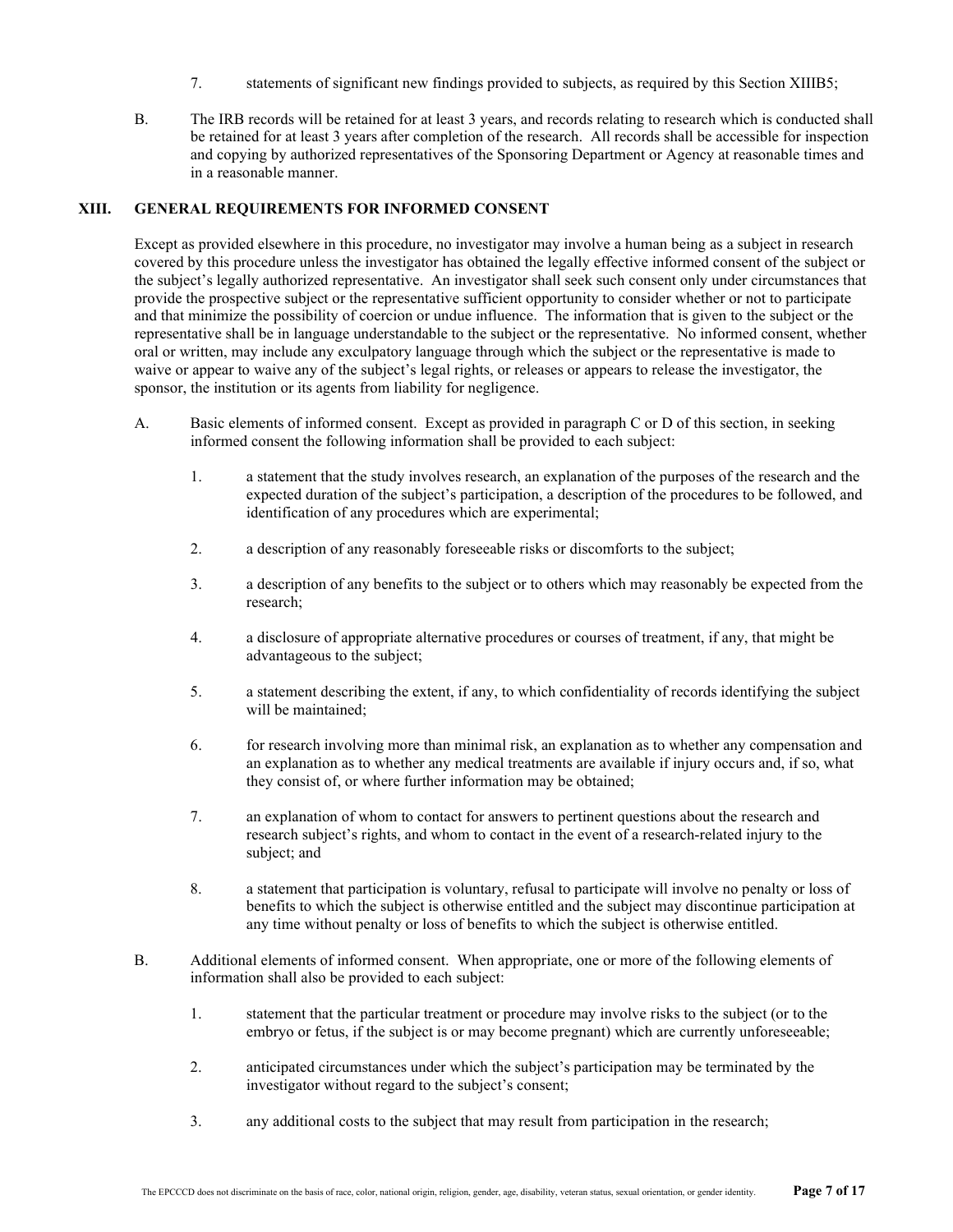- 4. the consequences of a subject's decision to withdraw from the research and procedures for orderly termination of participation by the subject;
- 5. a statement that significant new findings developed during the course of the research which may relate to the subject's willingness to continue participation will be provided to the subject; and
- 6. the approximate number of subjects involved in the study.
- C. The IRB may approve a consent procedure which does not include, or which alters, some or all of the elements of informed consent set forth above, or waive the requirement to obtain informed consent provided the IRB finds and documents that:
	- 1. the research or demonstration project is to be conducted by or subject to the approval of state or local government officials and is designed to study, evaluate, or otherwise examine: (i) public benefit or service programs, (ii) procedures for obtaining benefits or services under those programs, (iii) possible changes in or alternatives to those programs or procedures, or (iv) possible changes in methods or levels of payment for benefits or services under those programs; and
	- 2. the research could not practicably be carried out without the waiver or alteration.
- D. The IRB may approve a consent procedure which does not include, or which alters, some or all of the elements of informed consent set forth in this section, or waive the requirements to obtain informed consent provided the IRB finds and documents that:
	- 1. the research involves no more than minimal risk to the subjects;
	- 2. the waiver or alteration will not adversely affect the rights and welfare of the subjects;
	- 3. the research could not practicably be carried out without the waiver or alteration; and
	- 4. whenever appropriate, the subjects will be provided with additional pertinent information after participation.
- E. The informed consent requirements in this procedure are not intended to preempt any applicable Federal, State, or local laws which require additional information to be disclosed in order for consent to be legally effective.
- F. Nothing in this procedure is intended to limit the authority of a physician to provide emergency medical care, to the extent the physician is permitted to do so under applicable Federal, State, or local law.

# **XIV. DOCUMENTATION OF INFORMED CONSENT**

- A. Except as provided in paragraph C of this section, informed consent shall be documented by the use of a written consent form approved by the IRB and signed by the subject or the subject's legally authorized representative. A copy shall be given to the person signing the form.
- B. Except as provided in paragraph C of this section, the consent form may be either of the following:
	- 1. a written consent document that embodies the elements of informed consent required by Section XIII. This form may be read to the subject or the subject's legally authorized representative, but in any event, the investigator shall give either the subject or the representative adequate opportunity to read it before it is signed; or
	- 2. a short form written consent document stating that the elements of informed consent required by Section XIII have been presented orally to the subject or the subject's legally authorized representative. When this method is used, there shall be a witness to the oral presentation. Also, the IRB shall approve a written summary of what is to be said to the subject or the representative. Only the short form itself is to be signed by the subject or the representative. However, the witness shall sign both the short form and a copy of the summary, and the person actually obtaining consent shall sign a copy of the summary. A copy of the summary shall be given to the subject or the representative, in addition to a copy of the short form.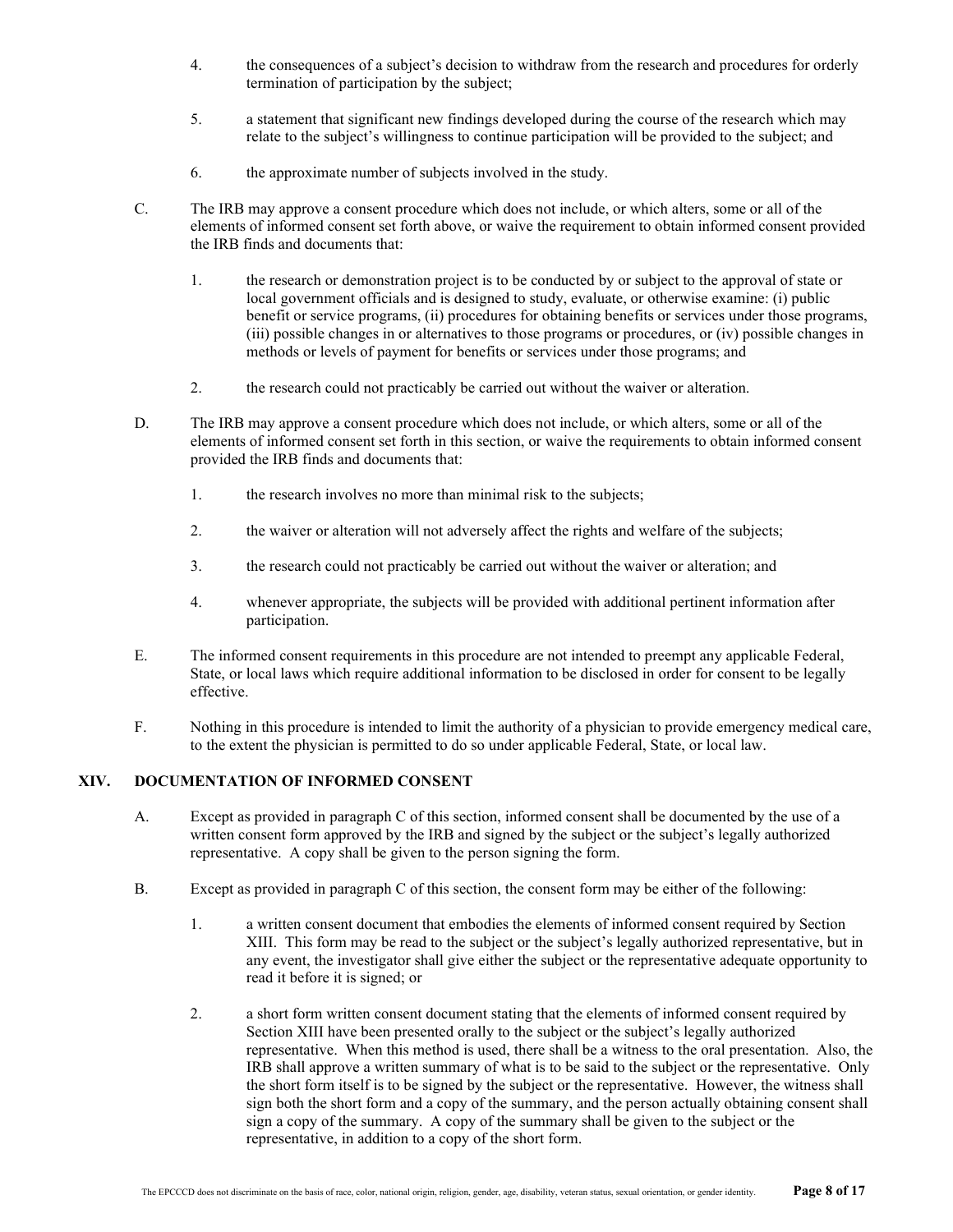- C. The IRB may waive the requirement for the investigator to obtain a signed consent form for some or all subjects if it finds either:
	- 1. that the only record linking the subject and the research would be the consent document and the principal risk would be potential harm resulting from a breach of confidentiality. Each subject will be asked whether the subject wants documentation linking the subject with the research, and the subject's wishes will govern; or
	- 2. that the research presents no more than minimal risk of harm to subjects and involves no procedures for which written consent is normally required outside of the research context.

In cases in which the documentation requirement is waived, the IRB may require the investigator to provide subjects with a written statement regarding the research.

# **PART B**

**I.** The regulations in this part of the EPCC procedure provide additional protections for pregnant women, fetuses, and human *in vitro* fertilization. All EPCC sponsored programs conducting research, development, and related activities with the subjects stated above must comply with these regulations except where exempt (see Part A-IIB).

# **II. DEFINITIONS**

As used in this subpart:

- A. *Secretary* means the Secretary of Health and Human Services and any other officer or employee of the Department of Health and Human Services (DHHS) to whom authority has been delegated.
- B. *Pregnancy* encompasses the period of time from confirmation of implantation (through any of the presumptive signs of pregnancy, such as missed menses, or by a medically acceptable pregnancy test), until expulsion or extraction of the fetus.
- C. *Fetus* means the product of conception from the time of implantation (as evidenced by any of the presumptive signs of pregnancy, such as missed menses, or a medically acceptable pregnancy test), until a determination is made, following expulsion or extraction of the fetus, that it is viable.
- D. *Viable* as it pertains to the fetus means being able, after either spontaneous or induced delivery, to survive (given the benefit of available medical therapy) to the point of independently maintaining heart beat and respiration. The Secretary may from time to time, taking into account medical advances, publish in the Federal Register guidelines to assist in determining whether a fetus is viable for purposes of this subpart. If a fetus is viable after delivery, it is a premature infant.
- E. *Nonviable fetus* means a fetus *ex utero* which, although living, is not viable.
- F. *Dead fetus* means a fetus *ex utero* which exhibits neither heartbeat, spontaneous respiratory activity, spontaneous movement of voluntary muscles, nor pulsation of the umbilical cord (if still attached).
- G. *In vitro fertilization* means any fertilization of human ova which occurs outside the body of a female, either through admixture of donor human sperm and ova or by any other means.

# **III. ADDITIONAL DUTIES OF THE INSTITUTIONAL REVIEW BOARDS IN CONNECTION WITH ACTIVITIES INVOLVING FETUSES, PREGNANT WOMEN, OR HUMAN IN VITRO FERTILIZATION**

- A. In addition to the responsibility prescribed for Institutional Review Boards under Part A above, the IRB shall, with respect to activities covered by Part B, carry out the following additional duties:
	- 1. determine that all aspects of the activity meet the requirements of Part B;
	- 2. determine that adequate consideration has been given to the manner in which potential subjects will be selected, and adequate provision has been made by the applicant for monitoring the actual informed consent process (e.g., through such mechanisms, when appropriate, as participation by the Institutional Review Board or subject advocates in: (i) overseeing the actual process by which individual consents required by this subpart are secured either by approving induction of each individual into the activity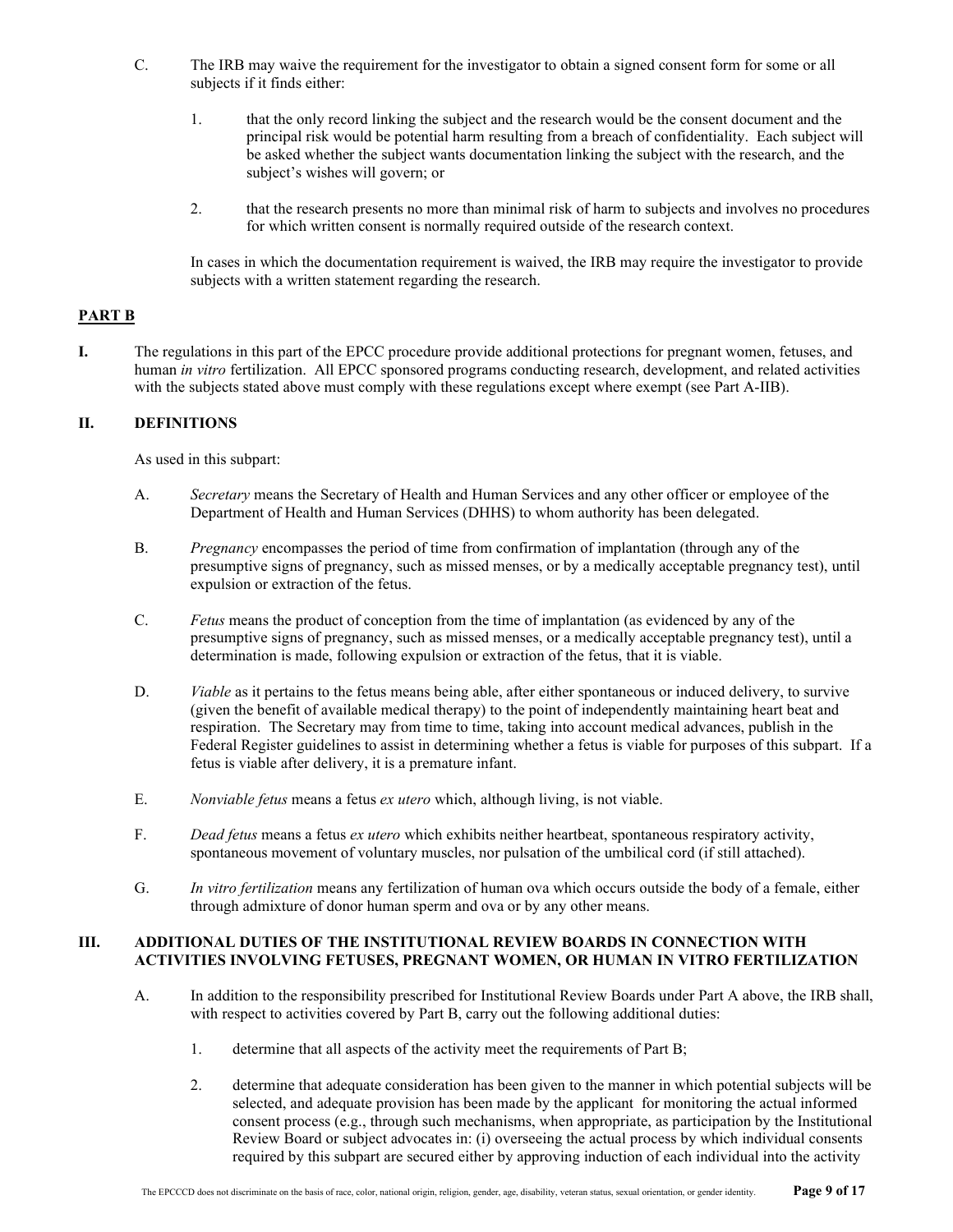or verifying, perhaps through sampling, that approved procedures for induction of individuals into the activity are being followed, and (ii) monitoring the progress of the activity and intervening as necessary through such steps as visits to the activity site and continuing evaluation to determine if any unanticipated risks have arisen); and

- 3. carry out such other responsibilities as may be assigned by the Secretary.
- B. No award may be issued until the applicant has certified to the Secretary that the Institutional Review Board has made the determinations required under paragraph A of this section and the Secretary, HHS, has approved these determinations, as provided in 46.120 of 45CFR46 (Code of Federal Regulations).
- C. Applicants seeking support for activities covered by Part B must provide for the designation of an Institutional Review Board, subject to approval by the Secretary, where no such Board has been established under Part A.

# **IV. GENERAL LIMITATIONS**

- A. No activity to which Part B is applicable may be undertaken unless:
	- 1. appropriate studies on animals and non-pregnant individuals have been completed;
	- 2. except where the purpose of the activity is to meet the health needs of the mother or the particular fetus, the risk to the fetus is minimal and, in all cases, is the least possible risk for achieving the objectives of the activity;
	- 3. individuals engaged in the activity will have no part in: (i) any decisions as to the timing, method, and procedures used to terminate the pregnancy, and (ii) determining the viability of the fetus at the termination of the pregnancy; and
	- 4. no procedural changes which may cause greater than minimal risk to the fetus or the pregnant woman will be introduced into the procedure for terminating the pregnancy solely in the interest of the activity.
- B. No inducements, monetary or otherwise, may be offered to terminate pregnancy for purposes of the activity.

# **V. ACTIVITIES DIRECTED TOWARD PREGNANT WOMEN AS SUBJECTS**

- A. No pregnant woman may be involved as a subject in an activity covered by Part B unless:
	- 1. the purpose of the activity is to meet the health needs of the mother and the fetus will be placed at risk only to the minimum extent necessary to meet such needs; or
	- 2. the risk to the fetus is minimal.
- B. An activity permitted under paragraph A of this section may be conducted only if the mother and father are legally competent and have given their informed consent after having been fully informed regarding possible impact on the fetus, except that the father's informed consent need not to be secured if:
	- 1. the purpose of the activity is to meet the health needs of the mother;
	- 2. his identity or whereabouts cannot reasonably be ascertained;
	- 3. he is not reasonably available; or
	- 4. the pregnancy resulted from rape.

# **VI. ACTIVITIES DIRECTED TOWARD FETUSES** *IN UTERO* **AS SUBJECTS**

- A. No fetus *in utero* may be involved as a subject in any activity covered by this subpart unless:
	- 1. the purpose of the activity is to meet the health needs of the particular fetus and the fetus will be placed at risk only to the minimum extent necessary to meet such needs; or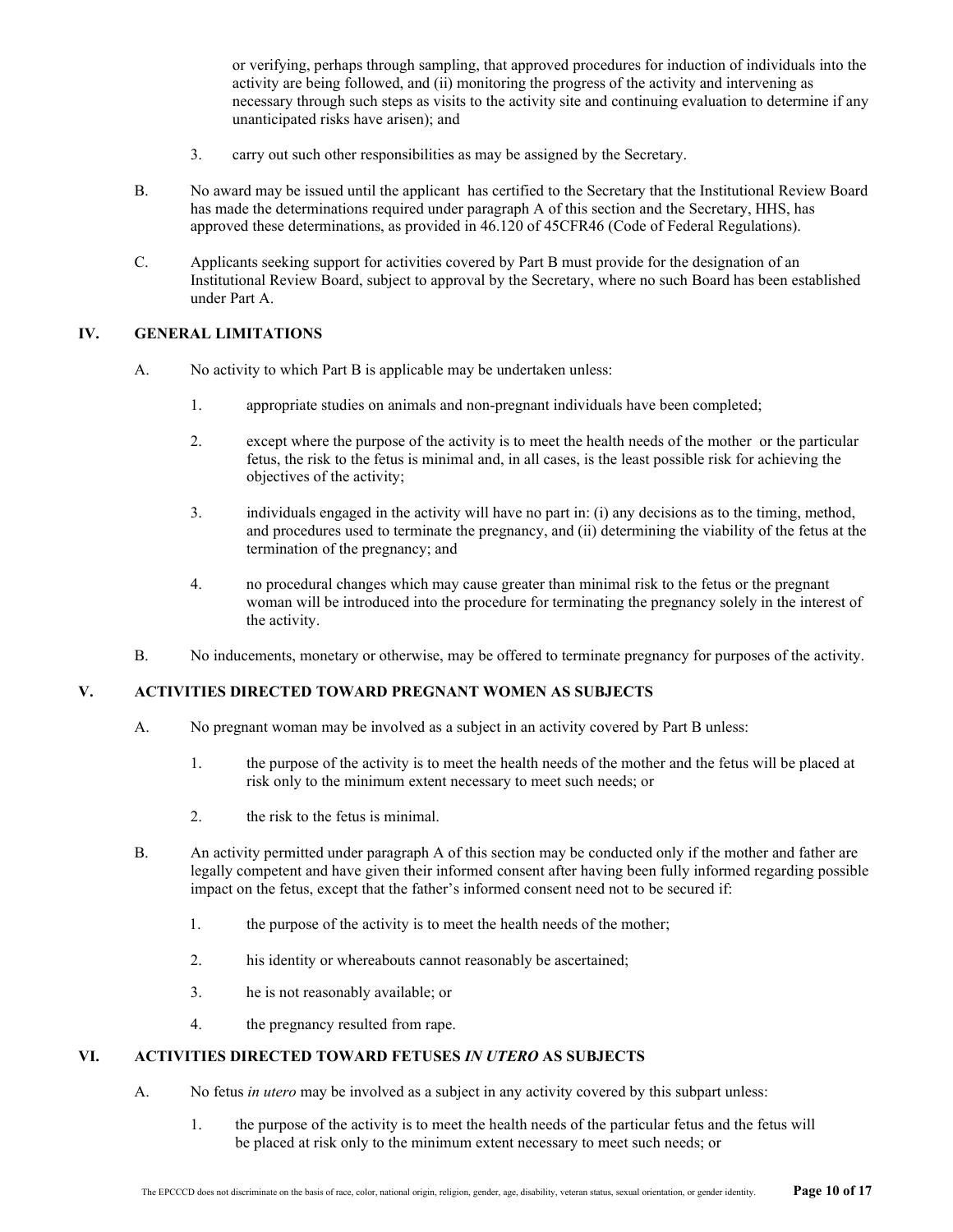- 2. the risk to the fetus imposed by the research is minimal and the purpose of the activity is the development of important biomedical knowledge which cannot be obtained by other means.
- B. An activity permitted under paragraph a of this section may be conducted only if the mother and father are legally competent and have given their informed consent, except that the father's consent need not be secured if:
	- 1. his identity or whereabouts cannot reasonably be ascertained;
	- 2. he is not reasonably available; or
	- 3. the pregnancy resulted from rape.

#### **VII. ACTIVITIES DIRECTED TOWARD FETUSES** *EX UTERO***, INCLUDING NONVIABLE FETUSES, AS SUBJECTS**

- A. Until it has been ascertained whether or not a fetus *ex utero* is viable, a fetus *ex utero* may not be involved as a subject in an activity covered by Part B unless:
	- 1. there will be no added risk to the fetus resulting from the activity, and the purpose of the activity is the development of important biomedical knowledge which cannot be obtained by other means; or
	- 2. the purpose of the activity is to enhance the possibility of survival of the particular fetus to the point of viability.
- B. No nonviable fetus may be involved as a subject in an activity covered by Part B unless:
	- 1. vital functions of the fetus will not be artificially maintained;
	- 2. experimental activities which of themselves would terminate the heartbeat or respiration of the fetus will not be employed; and
	- 3. the purpose of the activity is the development of important biomedical knowledge which cannot be obtained by other means.
- C. In the event the fetus ex utero is found to be viable, it may be included as a subject in the activity only to the extent permitted by and in accordance with the requirements of other sections of Part B.
- D. An activity permitted under paragraph A or B of this section may be conducted only if the mother and father are legally competent and have given their informed consent, except that the father's informed consent need not be secured if:
	- 1. his identity or whereabouts cannot reasonably be ascertained;
	- 2. he is not reasonably available; or
	- 3. the pregnancy resulted from rape.

# **VIII. ACTIVITIES INVOLVING THE DEAD FETUS, FETAL MATERIAL, OR THE PLACENTA**

Activities involving the dead fetus, macerated fetal material, or cells, tissue, or organs excised from a dead fetus shall be conducted only in accordance with any applicable State or local laws regarding such activities.

# **PART C**

**I.** The regulations in Part C are applicable to all EPCC programs conducting biomedical and behavioral research involving prisoners as subjects. Following the procedures set forth herein does not authorize research involving prisoners when applicable State or local law limit or bar such activities.

#### **II. PURPOSE**

In as much as prisoners may be under constraints because of their incarceration which could affect their ability to make a truly voluntary decision regarding whether or not to participate as subjects in research it is the purpose of this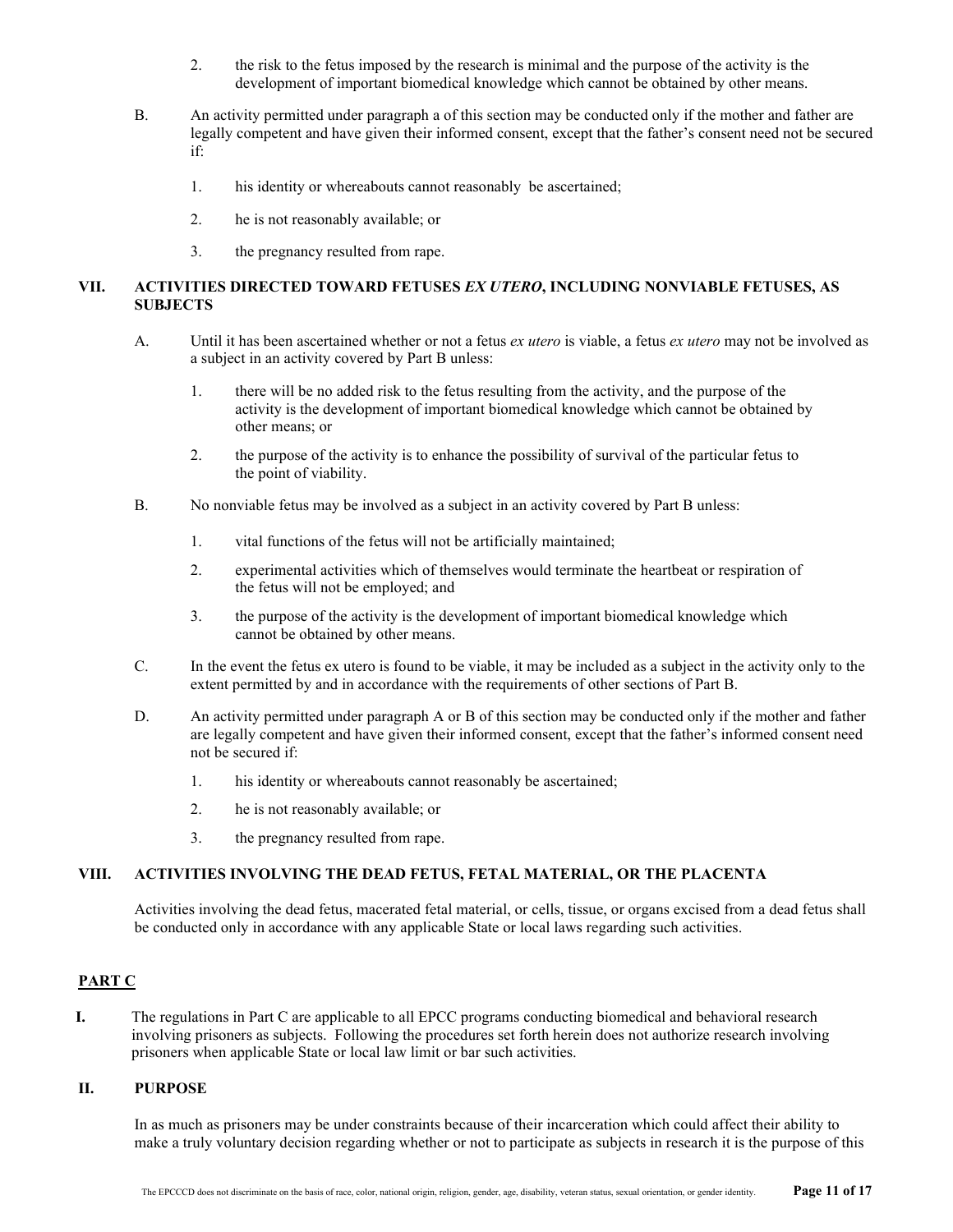subpart to provide additional safeguards for the protection of prisoners involved in activities to which this subpart is applicable.

# **III. DEFINITIONS**

As used in Part C:

- A. *Sponsor Department or Agency Head* means the Head of any Sponsor Department or Agency and any other officer or employee of the Sponsor Department or Agency to whom authority has been delegated.
- B. *Sponsor Department or Agency* means the Federal Department or Agency that funds all or part of an EPCC Research program.
- C. *Prisoner* means any individual involuntarily confined or detained in a penal institution. The term is intended to encompass individuals sentenced to such an institution under a criminal or civil statute, individuals detained in other facilities by virtue of statutes or commitment procedures which provide alternatives to criminal prosecution or incarceration in a penal institution, and individuals detained pending arraignment, trial, or sentencing.
- D. *Minimal risk* is the probability and magnitude of physical or psychological harm that is normally encountered in the daily lives, or in the routine medical, dental, or psychological examination of healthy persons.

#### **IV. COMPOSITION OF INSTITUTIONAL REVIEW BOARDS WHERE PRISONERS ARE INVOLVED**

In addition to satisfying the requirements in Part A-IV, an Institutional Review Board, carrying out responsibilities under this part with respect to research covered by this subpart, shall also meet the following specific requirements:

- A. A majority of the Board (exclusive of prisoner members) shall have no association with the prison(s) involved, a part from their membership on the Board.
- B. At least one member of the Board shall be a prisoner, or a prisoner representative with appropriate background and experience to serve in that capacity, except that where a particular research project is reviewed by more than one Board only one Board need to satisfy this requirement.

#### **V. ADDITIONAL DUTIES OF THE INSTITUTIONAL REVIEW BOARDS WHERE PRISONERS ARE INVOLVED**

- A. In addition to all other responsibilities prescribed for Institutional Review Boards under Part C, the Board shall review research covered by this subpart and approve such research only if it finds that:
	- 1. the research under review represents one of the categories of research permissible under Part C;
	- 2. any possible advantages accruing to the prisoner through his or her participation in the research, when compared to the general living conditions, medical care, quality of food, amenities and opportunity for earnings in the prison, are not of such a magnitude that his or her ability to weigh the risks of the research against the value of such advantages in the limited choice environment of the prison is impaired;
	- 3. the risks involved in the research are commensurate with risks that would be accepted by nonprisoner volunteers;
	- 4. procedures for the selection of subjects within the prison are fair to all prisoners and immune from arbitrary intervention by prison authorities or prisoners. Unless the principal investigator provides to the Board justification in writing for following some other procedures, control subjects must be selected randomly from the group of available prisoners who meet the characteristics needed for that particular research project;
	- 5. the information is presented in language which is understandable to the subject population;
	- 6. adequate assurance exists that parole boards will not take into account a prisoner's participation in the research in making decisions regarding parole, and each prisoner is clearly informed in advance that participation in the research will have no effect on his or her parole; and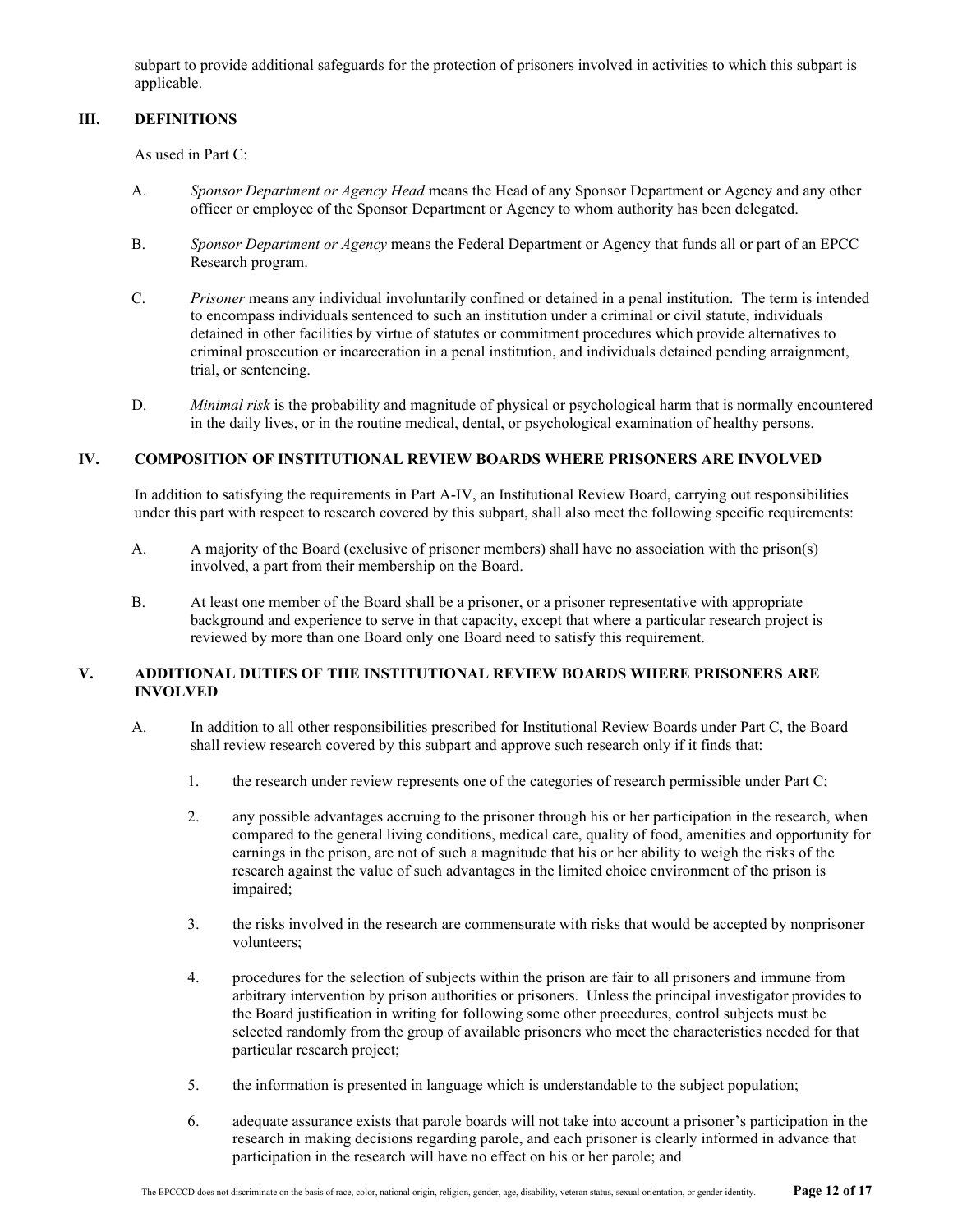- 7. where the Board finds there may be a need for follow-up examination or care of participants after the end of their participation, adequate provision has been made for such examination or care, taking into account the varying lengths of individual prisoners' sentences, and for informing participants of this fact.
- B. The Board shall carry out such other duties as may be assigned by the Sponsor Department or Agency Head.
- C. The institution shall carry to the Sponsor Department or Agency Head, in such form and manner as the Department or Agency Head may require, that the duties of the Board under this section have been fulfilled.

# **VI. PERMITTED RESEARCH INVOLVING PRISONERS**

- A. Biomedical or behavioral research conducted or supported by the Sponsoring Department or Agency may involve prisoners as subjects only if:
	- 1. the institution responsible for the conduct of the research has certified to the Sponsor Department or Agency Head that the Institutional Review Board has approved the research under Part C -V; and
	- 2. in the judgment of the Department or Agency Head the proposed research involved solely the following: (i) study of the possible causes, effects, and processes of incarceration, and of criminal behavior, provided that the study presents no more than minimal risk and no more than inconvenience to the subjects, (ii) study of prisoners as institutional structures or of prisoners as incarcerated persons, provided that the study presents no more than minimal risk and no more than inconvenience to the subjects, (iii) research on conditions particularly affecting prisoners as a class (for example, vaccine trials and other research on hepatitis which is much more prevalent in prisons than elsewhere; and research on social and psychological problems such as alcoholism, drug addiction, and sexual assaults) provided that the study may proceed only after the Department or Agency Head has consulted with appropriate experts including experts in penology, medicine, and ethics and published notice, in the Federal Register, of his intent to approve such research, or (iv) research on practices, both innovative and accepted, which have the intent and reasonable probability of improving the health or well-being of the subject. In cases in which those studies require the assignment of prisoners in a manner consistent with protocols approved by the IRB to control groups which may not benefit from the research, the study may proceed only after the Department or Agency Head has consulted with appropriate experts, including experts in penology, medicine, and ethics, and published notice, in the Federal Register, of the intent to approve such research.
- B. Except as provided in paragraph A of this section, biomedical or behavioral research conducted or supported by Department of Health and Human Services shall not involve prisoners as subjects.

# **PART D**

- **I.** The procedures in Part D apply to all EPCC Research programs funded by a sponsoring department or agency that involves children as subjects.
	- A. Exemptions at Part A-II B1 and B3 through B6 are applicable to this subpart. The exemption at Part A-II B2 regarding educational tests is also applicable to this subpart. However, the exemption at Part A-II B2 for research involving survey or interview procedures or observations of public behavior does not apply to research covered by this subpart, except for research involving observation of public behavior when the investigator(s) do not participate in the activities being observed.
	- B. The exceptions, additions, and provisions for waiver as they appear in paragraphs C through I of Part A-II are applicable to this subpart.

# **II. DEFINITIONS**

The definitions in Part A-I shall be applicable to this subpart as well. In addition, as used in this subpart:

- A. *Children* are persons who have not attained the legal age for consent to treatments or procedures involved in the research, under the applicable law of the jurisdiction in which the research will be conducted.
- B. *Assent* means a child's affirmative agreement to participate in research. Mere failure to object should not, absent affirmative agreement, be construed as assent.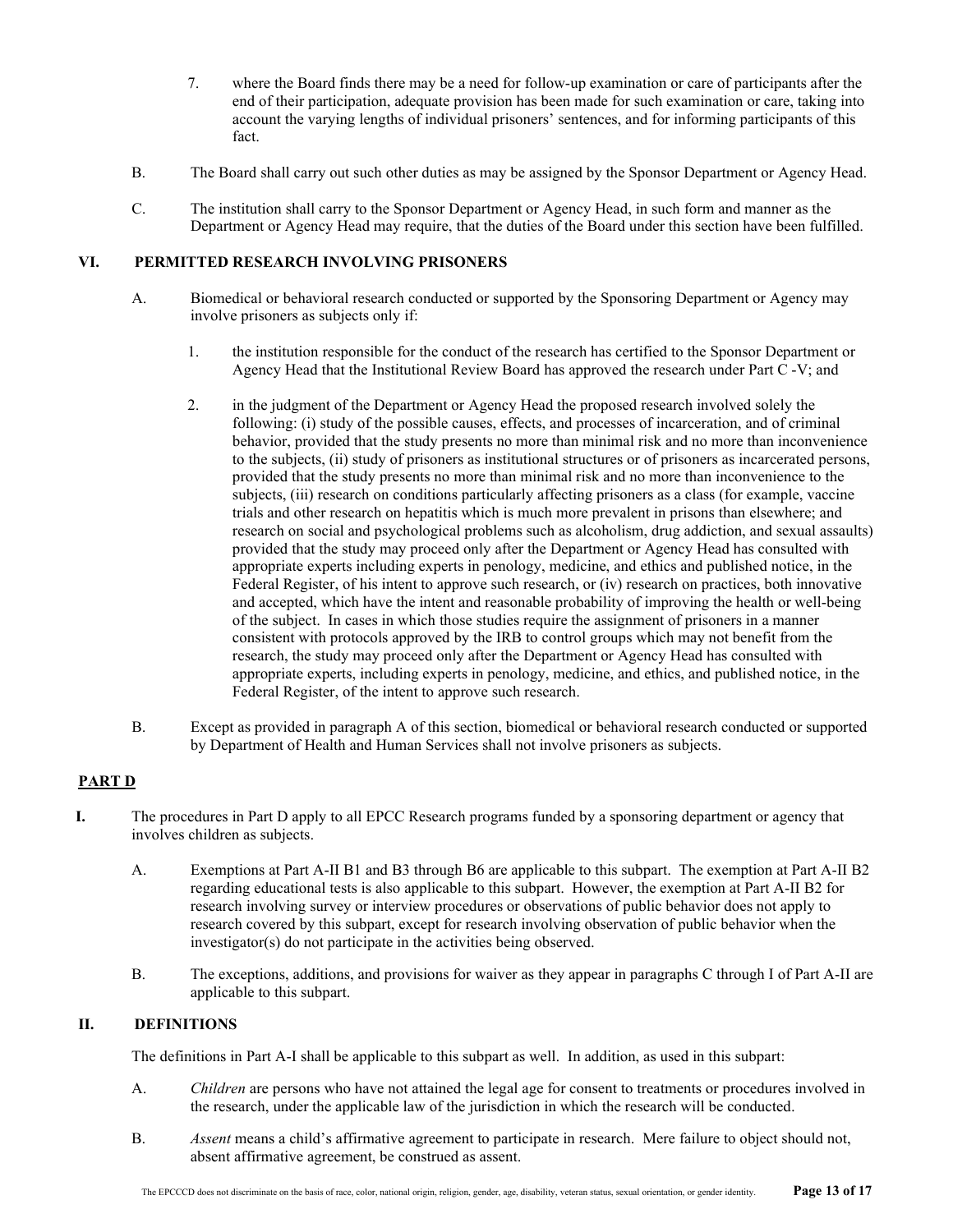- C. *Permission* means the agreement of parent(s) or guardian to the participation of their child or ward in research.
- D. *Parent* means a child's biological or adoptive parent.
- E. *Guardian* means an individual who is authorized under applicable State or local law to consent on behalf of a child to general medical care.

#### **III. IRB DUTIES**

In addition to other responsibilities assigned to IRB's under this part, each IRB shall review research covered by this subpart and approve only research which satisfies the conditions of all applicable sections of this subpart.

# **IV. RESEARCH NOT INVOLVING GREATER THAN MINIMAL RISK**

Sponsoring Departments or Agencies will fund research in which the IRB finds that no greater than minimal risk to children is presented, only if the IRB finds that adequate provisions are made for soliciting the assent of the children and the permission of their parents or guardians, as set forth in Section VII.

#### **V. RESEARCH INVOLVING GREATER THAN MINIMAL RISK BUT PRESENTING THE PROSPECT OF DIRECT BENEFIT TO THE INDIVIDUAL SUBJECTS**

DHHS will conduct or fund research in which the IRB finds that more than minimal risk to children is presented by an intervention or procedure that holds out the prospect of direct benefit for the individual subject, or by a monitoring procedure that is likely to contribute to the subject's well-being, only if the IRB finds that:

- A. the risk is justified by the anticipated benefit to the subject;
- B. the relation of the anticipated benefit to the risk is at least as favorable to the subjects as that presented by available alternative approaches; and
- C. adequate provisions are made for soliciting the assent of the children and permission of their parents or guardians, as set forth in this subpart VII.

# **VI. RESEARCH INVOLVING GREATER THAN MINIMAL RISK AND NO PROSPECT OF DIRECT BENEFIT TO INDIVIDUAL SUBJECTS, BUT LIKELY TO YIELD GENERALIZABLE KNOWLEDGE ABOUT THE SUBJECTS DISORDER OR CONDITION**

DHHS will conduct or fund research in which the IRB finds that more than minimal risk to children is presented by an intervention or procedure that does not hold out the prospect of direct benefit for the individual subject, or by a monitoring procedure which is not likely to contribute to the well-being of the subject, only if the IRB finds that:

- A. the risk represents a minor increase over minimal risk;
- B. the intervention or procedure presents experiences to subjects that are reasonably commensurate with those inherent in their actual or expected medical, dental, psychological, social, or educational situations;
- C. the intervention or procedure is likely to yield generalizable knowledge about the subjects' disorder or condition which is of vital importance for the understanding or amelioration of the subjects' disorder or condition; and
- D. adequate provisions are made for soliciting assent of the children and permission of their parents or guardians, as set forth in this Section VII.

# **VII. REQUIREMENTS FOR PERMISSION BY PARENTS OR GUARDIANS AND FOR ASSENT BY CHILDREN**

A. In addition to the determinations required under other applicable sections of this subpart, the IRB shall determine that adequate provisions are made for soliciting the assent of the children, when in the judgment of the IRB the children are capable of providing assent. In determining whether children are capable of assenting, the IRB shall take into account the ages, maturity, and psychological state of the children involved. This judgment may be made for all children to be involved in research under a particular protocol, or for each child, as the IRB deems appropriate. If the IRB determines that the capability of some or all of the children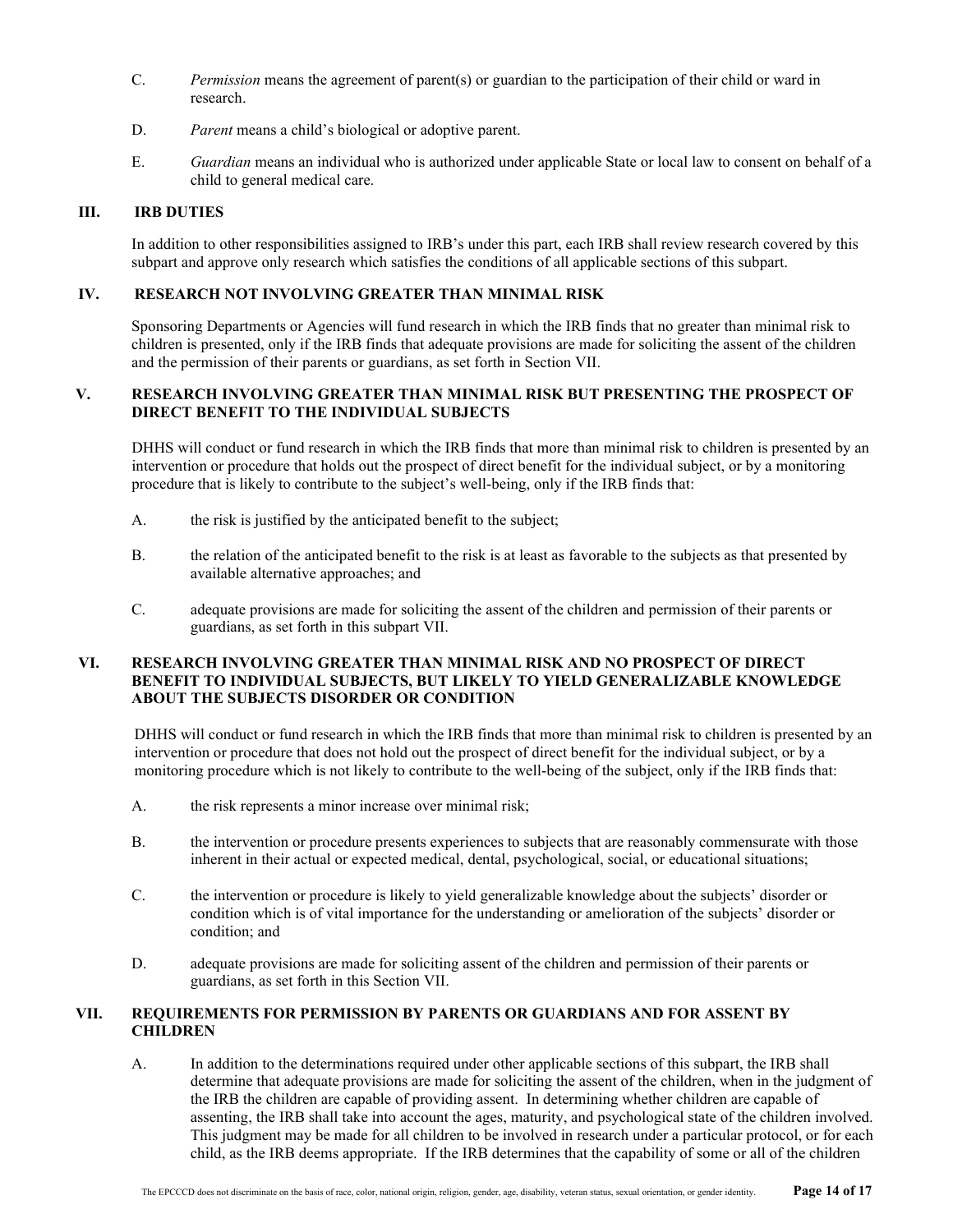is so limited that they cannot reasonably be consulted or that the intervention or procedure involved in the research holds out a prospect of direct benefit that is important to the health or well-being of the children and is available only in the context of the research, the assent of the children is not a necessary condition for proceeding with the research. Even where the IRB determines that the subjects are capable of assenting, the IRB may still waive the assent requirement under circumstances in which consent may be waived in accord with Part A-XIII.

- B. In addition to the determinations required under other applicable sections of this subpart, the IRB shall determine, in accordance with and to the extent that consent is required by Part A-XIII, that adequate provisions are made for soliciting the permission of each child's parents or guardian. Where parental permission is to be obtained, the IRB may find that permission of one parent is sufficient for research to be conducted under Section IV or V. Where research is covered by Section VI and permission is to be obtained from parents, both parents must give their permission unless one parent is deceased, unknown, incompetent, or not reasonably available, or when only one parent has legal responsibility for the care and custody of the child.
- C. In addition to the provisions for waiver contained in Part A-XIII, if the IRB determines that a research protocol is designed for conditions or for a subject population for which parental or guardian permission is not a reasonable requirement to protect the subjects (for example, neglected or abused children), it may waive the consent requirements in Subpart A of this part and paragraph B of this section, provided an appropriate mechanism for protecting the children who will participate as subjects in the research is substituted, and provided further that the waiver is not inconsistent with Federal, State, or local law. The choice of an appropriate mechanism would depend upon the nature and purpose of the activities described in the protocol, the risk and anticipated benefit to the research subjects, and their age, maturity, status, and condition.
- D. Permission by parents or guardians shall be documented in accordance with and to the extent required by Part A-XIV.
- E. When the IRB determines that assent is required, it shall also determine whether and how assent must be documented.

#### **VIII. WARDS**

- A. Children who are wards of the State or any other agency, institution, or entity can be included in research approved under Section VI only if such research is:
	- 1. related to their status as wards; or
	- 2. conducted in schools, camps, hospitals, institutions, or similar settings in which the majority of children involved as subjects are not wards.
- B. If the research is approved under paragraph A of this section, the IRB shall require appointment of an advocate for each child who is a ward, in addition to any other individual acting on behalf of the child as guardian or in loco parentis. One individual may serve as advocate for more than one child. The advocate shall be an individual who has the background and experience to act in, and agrees to act in, the best interests of the child for the duration of the child's participation in the research and who is not associated in any way (except in the role as advocate or member of the IRB) with the research, the investigator(s), or the guardian organization.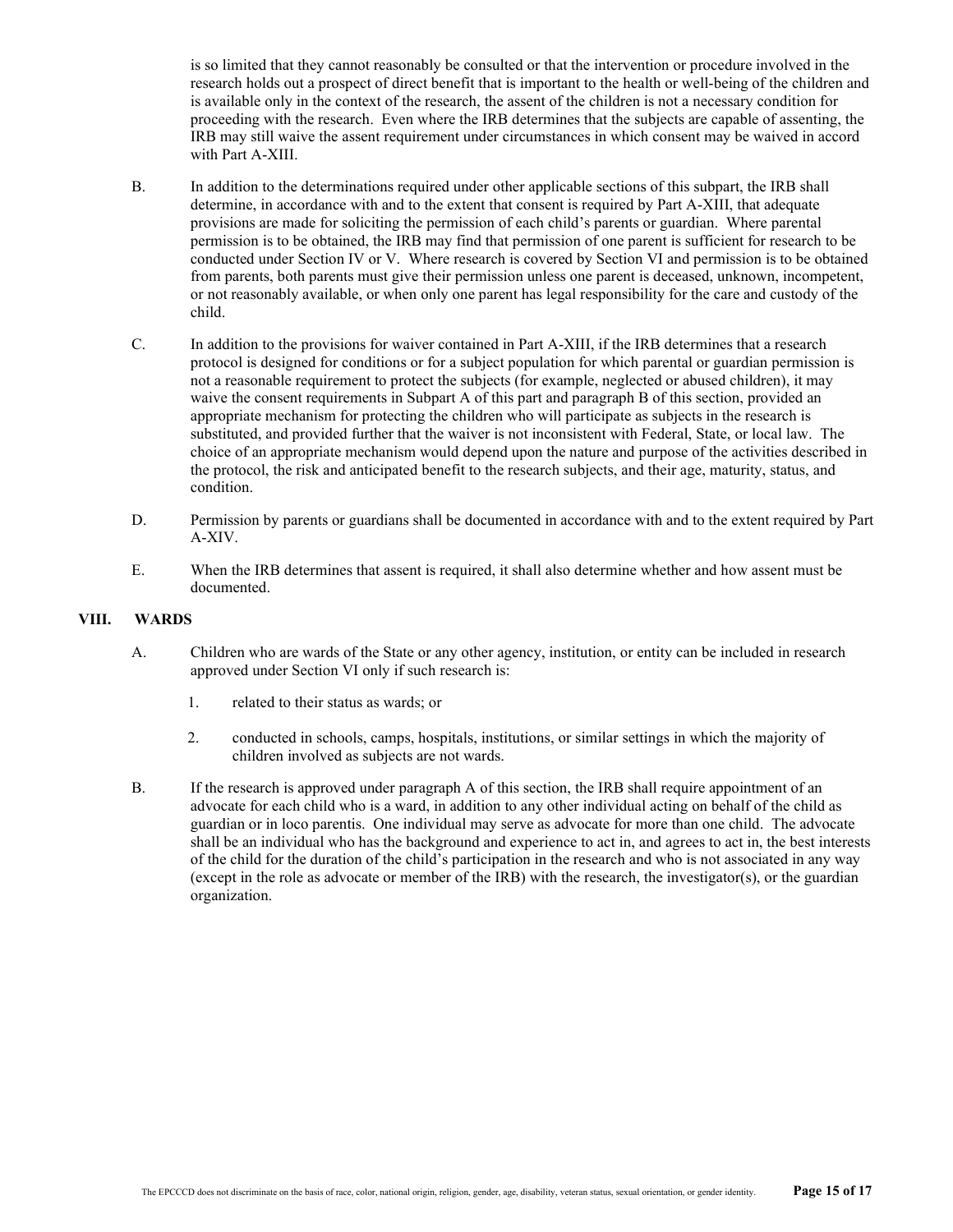

#### **El PASO COMMUNITY COLLEGE APPLICATION FOR PERMISSION TO USE HUMAN SUBJECTS IN RESEARCH APPROVAL IS VALID FOR ONE YEAR FROM APPROVAL DATE**

See College Procedure CU-2: *Procedure for the Protection of Human Subjects Participating in El Paso Community College Research Programs.*

| THIS FORM MUST BE TYPED FOR PROCESSING – DO NOT LEAVE ANY BLANKS. (Please refer to definitions<br>on pages $1, 2$ and $18$ .) |  |  |  |  |  |
|-------------------------------------------------------------------------------------------------------------------------------|--|--|--|--|--|
|                                                                                                                               |  |  |  |  |  |
|                                                                                                                               |  |  |  |  |  |
| Title of Research Project <u>expression and the second contract of the second contract of Research Project</u>                |  |  |  |  |  |
| Please check purpose of project: Master's Thesis Doctoral Dissertation Class Assignment                                       |  |  |  |  |  |
|                                                                                                                               |  |  |  |  |  |
|                                                                                                                               |  |  |  |  |  |
| Where will work be done?                                                                                                      |  |  |  |  |  |
| When will the research begin?<br>When will the research end?                                                                  |  |  |  |  |  |

# **CHECKLIST FOR RESEARCHER**

 $\mathcal{L}_\mathcal{L} = \{ \mathcal{L}_\mathcal{L} = \{ \mathcal{L}_\mathcal{L} = \{ \mathcal{L}_\mathcal{L} = \{ \mathcal{L}_\mathcal{L} = \{ \mathcal{L}_\mathcal{L} = \{ \mathcal{L}_\mathcal{L} = \{ \mathcal{L}_\mathcal{L} = \{ \mathcal{L}_\mathcal{L} = \{ \mathcal{L}_\mathcal{L} = \{ \mathcal{L}_\mathcal{L} = \{ \mathcal{L}_\mathcal{L} = \{ \mathcal{L}_\mathcal{L} = \{ \mathcal{L}_\mathcal{L} = \{ \mathcal{L}_\mathcal{$ 

Please check appropriately. If explanation is needed, use the back of the form and additional sheets if necessary.

| <b>YES</b><br>NO. |     |                                                                                                | <b>GENERAL ISSUES</b>                                                                                                                                                                                                                                                                                      |                          |  |
|-------------------|-----|------------------------------------------------------------------------------------------------|------------------------------------------------------------------------------------------------------------------------------------------------------------------------------------------------------------------------------------------------------------------------------------------------------------|--------------------------|--|
| 1.                |     |                                                                                                | Are federal funds involved? If yes, sponsor's name: ____________________________                                                                                                                                                                                                                           | (please explain on back) |  |
| 2.                |     |                                                                                                |                                                                                                                                                                                                                                                                                                            |                          |  |
| 3.                |     |                                                                                                | Is application a renewal application for same research done one or more years ago and previously by this committee?                                                                                                                                                                                        |                          |  |
| 4.                |     |                                                                                                | Do you have any financial conflict of interest? (If yes, please explain on back)                                                                                                                                                                                                                           |                          |  |
| 5.                |     |                                                                                                | Will this project require the supervision of a physician? (If yes, please explain on back)                                                                                                                                                                                                                 |                          |  |
|                   |     |                                                                                                | <b>SUBJECT RELATED ISSUES</b>                                                                                                                                                                                                                                                                              |                          |  |
| 6.                |     |                                                                                                | Has the selection of subjects been equitable, with particular recognition of the special problems of research involving<br>vulnerable populations such as women, children, prisoners, mentally disabled persons or economically or educationally<br>disadvantaged persons? (If no, please explain on back) |                          |  |
|                   |     |                                                                                                | Are subjects minors or have diminished mental or physical capability? (If yes, please explain on back)                                                                                                                                                                                                     |                          |  |
| 8.                |     |                                                                                                | Subjects have been given a choice of the following: participate or do another assignment (i.e., book review, paper, etc.)                                                                                                                                                                                  |                          |  |
| 9.                |     |                                                                                                | Subjects have been offered one or more of the following incentives to participate in the research: money, extra credit for<br>the class (If yes, please explain on back).                                                                                                                                  |                          |  |
| 10.               |     | Subjects will be allowed to participate in the research during regularly scheduled class time. |                                                                                                                                                                                                                                                                                                            |                          |  |
|                   |     |                                                                                                | <b>INFORMED CONSENT/ASSENT ISSUES</b>                                                                                                                                                                                                                                                                      |                          |  |
|                   | 11. |                                                                                                | Will each subject be fully informed?                                                                                                                                                                                                                                                                       |                          |  |
|                   | 12. |                                                                                                | Will each subject be debriefed following completion of the research?                                                                                                                                                                                                                                       |                          |  |
|                   | 13. |                                                                                                | Will each subject's personal privacy be protected? (If no, please explain on back)                                                                                                                                                                                                                         |                          |  |
| 14.               |     |                                                                                                | Will each subject, prior to the research, indicate informed consent/assent to participate by completing and signing a<br>written form (If no, please explain on back) (copy of informed consent form must be attached to this application)<br>which includes:                                              |                          |  |
|                   |     |                                                                                                | A description of the potential risks to the subjects including physical, psychological, emotional, social or spiritual<br>a.<br>wellbeing,                                                                                                                                                                 |                          |  |
|                   |     |                                                                                                | A description of how the personal privacy of the subject will be protected,<br>b.                                                                                                                                                                                                                          |                          |  |
|                   |     |                                                                                                | A description of any incentives for the subjects and restrictions for receiving such incentives,<br>c.                                                                                                                                                                                                     |                          |  |
|                   |     |                                                                                                | An indication that the subjects' participation is entirely voluntary and that they may withdraw at any time, and<br>d.                                                                                                                                                                                     |                          |  |
|                   |     |                                                                                                | A description of any debriefing that will be made available to the subjects?<br>e.                                                                                                                                                                                                                         |                          |  |

**If items 1, 4, 5, 7, 9 are checked YES, please explain on back; if items 6, 13, 14 are checked NO please explain on back.**